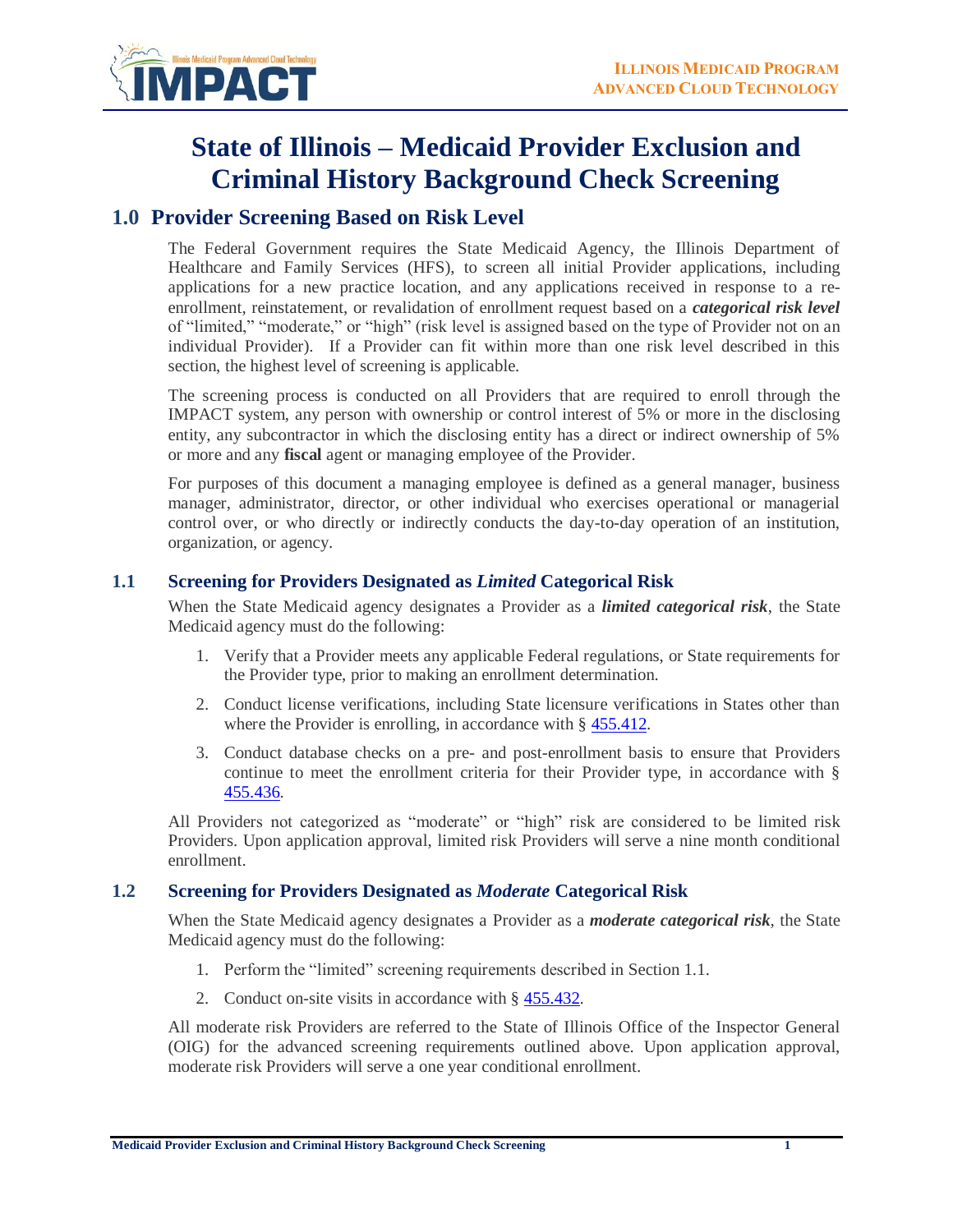

#### **1.3 Screening for Providers Designated as** *High* **Categorical Risk**

When the State Medicaid agency designates a Provider as a *high categorical risk*, the State Medicaid agency must do the following:

- 1. Perform the "limited" and "moderate" screening requirements described in Sections 1.1 and 1.2.
- 2. Conduct on-site visits in accordance with § [455.432.](http://www.law.cornell.edu/cfr/text/42/455.432)
- 3. Conduct a criminal background check; and
	- a. Require the submission of a set of fingerprints in accordance with § [455.434.](http://www.law.cornell.edu/cfr/text/42/455.434) This shall include fingerprints of the Provider, any person with a 5% more direct or indirect ownership interest, managing employees and in the case of a transportation Provider, the dispatchers.

All high risk Providers are referred to the OIG for the advanced screening requirements outlined above. Upon application approval, high risk Providers will serve a one year conditional enrollment.

### **2.0 Provider Discipline (Sanctions) - Exclusion from Participation in Federal Health Care Programs**

The State of Illinois is required by the Federal Government to confirm the identity and determine the exclusion status of Providers and any person with an ownership or control interest of 5% or more in the disclosing entity or any agent or managing employee of the Provider through routine Federal database checks. These Federal database checks are conducted through the Social Security Administration's Death Master File, the National Plan and Provider Enumeration System (NPPES), the List of Excluded Individuals/Entities (LEIE) and the System for Award Management (SAM) which includes the Excluded Parties List System (EPLS). The IMPACT system conducts an automated check of the above databases at enrollment, re-enrollment, revalidation, reinstatement and when a Provider's information is modified as well as no less frequently than monthly thereafter.

Any finding related to the exclusion of a Provider is referred to OIG for further review. If OIG determines that the finding does not exclude a Provider, the application will be referred to the appropriate agency. If OIG determines that there is a valid exclusion, OIG will deny the application and notify the Provider.

## **3.0 Criminal History Background Checks**

For every Provider application, the IMPACT system conducts an automated criminal history background check (CHBC) for the Provider and for all persons listed within the application at enrollment, re-enrollment, revalidation, reinstatement and when a Provider's information is modified. In addition, all enrolled Providers and all persons listed within the application will have a CHBC conducted on a monthly basis thereafter.

Information is gathered from a variety of sources, including but not limited to, county arrest and court records and Departments of Correction. The following categories of criminal activity/history are screened: alcohol, arson, assault, breaking & entering, burglary, child abuse, computer crimes, drugs, embezzlement, illegal use/possession of firearms, forgery, fraud, homicide, kidnapping, larceny, property crimes, robbery, sexual misconduct, theft, traffic violations, vehicle crimes, other violence and weapon crimes.